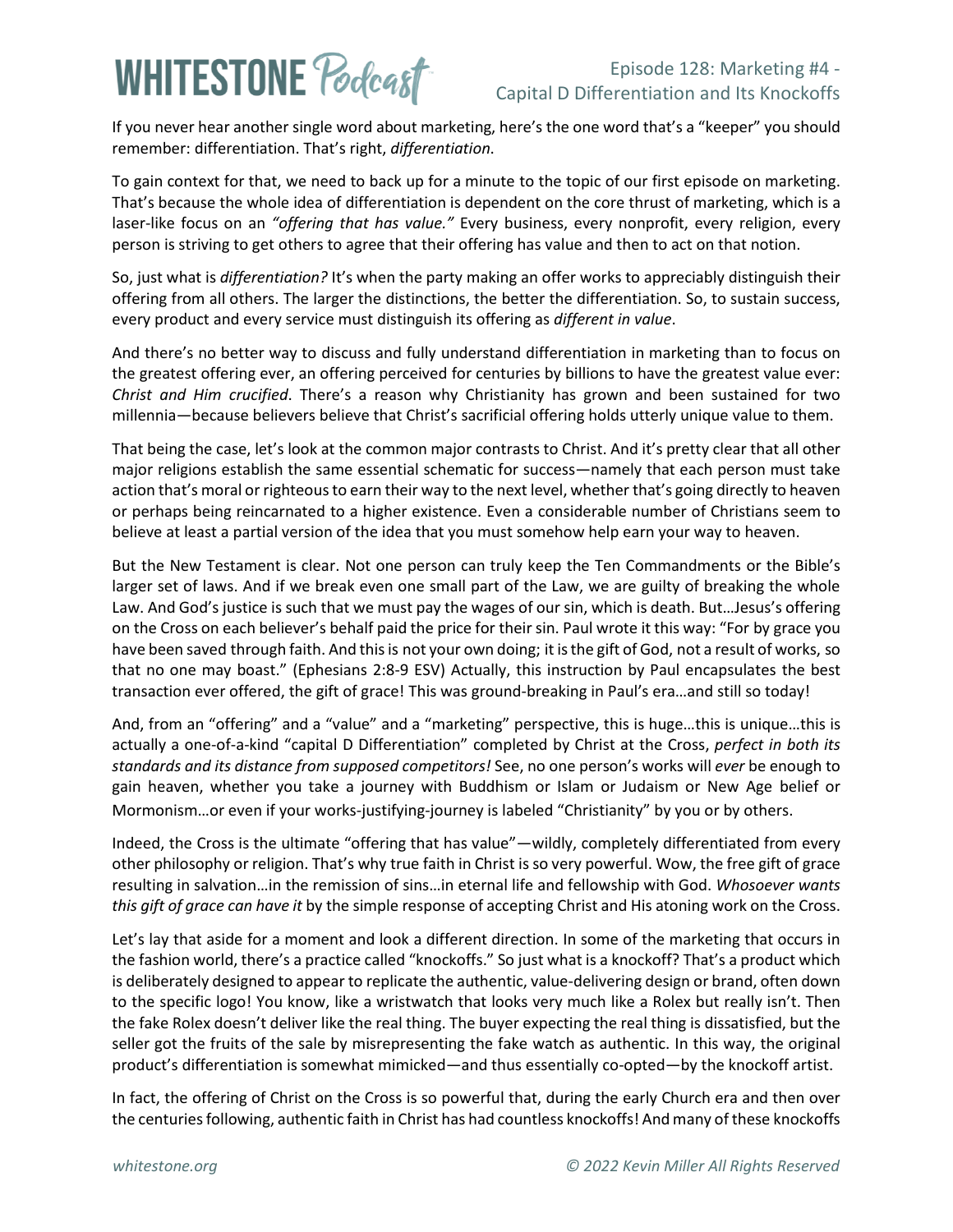# **WHITESTONE Podcast**

### Episode 128: Marketing #4 - Capital D Differentiation and Its Knockoffs

are what we can call an "arithmetic approach." That means, instead of simply choosing to be an obedient disciple of Christ and proclaiming the gospel of the Kingdom of God like Jesus did (Mark 1:15-16), people have presented false differentiations adding or subtracting from Jesus's finished work of the Cross. They enjoy the credibility of the Word of God's authentic differentiation but crave decisive power over people, an inappropriate power that accrues to the leaders who devastatingly add or subtract from perfectly sufficient truth.

This method isn't new. Jesus said to the Pharisees, "…'You have a fine way of rejecting the commandment of God in order to establish your tradition!…thus making void the word of God by your tradition that you have handed down…'" (Mark 7:9b, 13a) Wow, *making the Word of God void by your tradition!* Fascinating*.*

The Revelation to John is also very pointed about such religious arithmetic. "I warn everyone who hears the words of the prophecy of this book: if anyone adds to them, God will add to him the plagues described in this book, and if anyone takes away from the words of the book of this prophecy, God will take away his share in the tree of life and in the holy city, which are described in this book." (Revelation 22:18-19)

Let's illuminate some ground here that's been firmly established for a very long time. Sure, we can astutely differentiate among watches and cars and music concerts. But the differentiation of Christ and Him crucified is the ultimate "capital D Differentiation." That means Jesus afforded believers a perfect sacrifice—a finished work for salvation and eternal life—a Differentiation that we are never to try to *add to* with our false notions of salvific works or law-righteousness, nor *subtract from* with mushy claims, like asserting that Jesus is *merely* a moral teacher or a great model to emulate. Sure, these attributes and descriptions of Jesus are true, but subtracting the power of Christ and the Cross is a dreadful distortion of the realities and benefits of His sacrifice that we are to clearly teach to others. Sadly, knockoffs have been a recurring internal problem in churches from the start…and that's why God warned us away from them!

And we absolutely must remember what the writer to the Hebrews said: "But as it is, Christ has obtained a ministry that is as much more excellent than the old as the covenant he mediates is better, since it is enacted on better promises. For if that first covenant had been faultless, there would have been no occasion to look for a second." (Hebrews 8:6-7) Wow, did you hear that? The new covenant in Christ is better than the old covenant—in other words, Jesus' new covenant with believers is the ultimate in "capital D Differentiation"—there's nothing remotely like it for *any* person, *including in the old covenant!*

This core is why key verses in the New Testament help liberate the believer to the truths of the New Covenant, stating such a differentiated truth as this: "For sin will have no dominion over you, since you are not under law but under grace." (Romans 6:14) And then there's this from Romans 7:6… "But now we are released from the law, having died to that which held us captive, so that we serve in the new way of the Spirit and not in the old way of the written code."

Yes, there have always been disagreements among sincere believers about what specific Bible verses mean…but, here, isn't the person who avoids fully embracing these verses *actually subtracting from the New Covenant?* Aren't these two verses key to "capital D Differentiation" of a life in Christ…as compared to a life in the Law delivered by Moses? Of course, such verses in Paul's epistle to the Romans *are* part of the definitive knowledge of *capital D Differentiation!*

The believers who work to become saturated with core New-Covenant understandings of differentiation are foundationally equipped to stand out as differentiated in every role in their lives: ready with a witness for Christ…ready to differentiate with their lives in Christ…ready to apply solid differentiation in every aspect of their lives—from family dynamics to stewarding of their vocation to Biblical neighborliness.

Tell me, how's *your differentiated life in Christ* impacting others? …What a purposeful privilege that is!